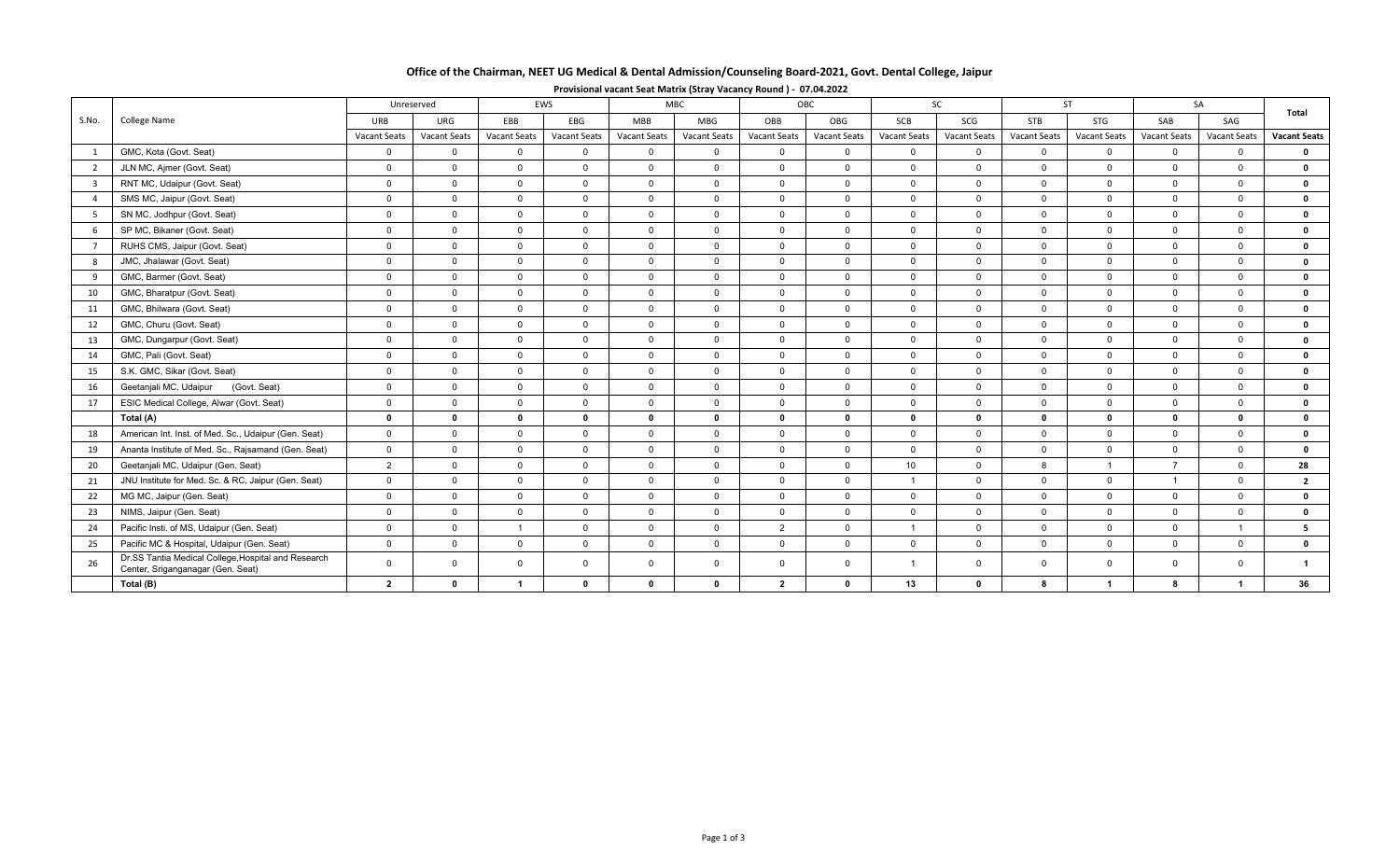| Office of the Chairman, NEET UG Medical & Dental Admission/Counseling Board-2021, Govt. Dental College, Jaipur |
|----------------------------------------------------------------------------------------------------------------|
|----------------------------------------------------------------------------------------------------------------|

|       |                                                                                           |                         | Unreserved          |                     | EWS            |                         | <b>MBC</b>          |                     | <b>OBC</b>              |                     | <b>SC</b>           |                | <b>ST</b>    | SA                  |                         |                     |
|-------|-------------------------------------------------------------------------------------------|-------------------------|---------------------|---------------------|----------------|-------------------------|---------------------|---------------------|-------------------------|---------------------|---------------------|----------------|--------------|---------------------|-------------------------|---------------------|
| S.No. | College Name                                                                              | <b>URB</b>              | URG                 | <b>EBB</b>          | EBG            | <b>MBB</b>              | MBG                 | OBB                 | OBG                     | SCB                 | SCG                 | STB            | STG          | SAB                 | SAG                     | Total               |
|       |                                                                                           | <b>Vacant Seats</b>     | <b>Vacant Seats</b> | <b>Vacant Seats</b> | Vacant Seats   | Vacant Seats            | <b>Vacant Seats</b> | <b>Vacant Seats</b> | <b>Vacant Seats</b>     | <b>Vacant Seats</b> | <b>Vacant Seats</b> | Vacant Seats   | Vacant Seats | <b>Vacant Seats</b> | Vacant Seats            | <b>Vacant Seats</b> |
| 27    | RUHS CMS, Jaipur (Mgmt. Seat)                                                             | $\mathbf 0$             | $\mathbf{0}$        | $\overline{0}$      | $\mathbf{0}$   | $\mathbf 0$             | $\mathbf{0}$        | $\mathbf{0}$        | $\overline{0}$          | $\mathbf 0$         | $\mathbf{0}$        | $\overline{0}$ | $\mathbf 0$  | $\mathbf 0$         | $\mathbf 0$             | $\mathbf 0$         |
| 28    | JMC, Jhalawar (Mgmt. Seat)                                                                | $\mathbf 0$             | $\mathbf{0}$        | $\overline{0}$      | $\overline{0}$ | $\mathbf 0$             | $\mathbf{0}$        | $\mathbf 0$         | $\Omega$                | $\Omega$            | $\mathbf{0}$        | $\overline{0}$ | $\Omega$     | $\mathbf 0$         | $\Omega$                | $\mathbf 0$         |
| 29    | GMC, Barmer (Mgmt. Seat)                                                                  | $\overline{0}$          | $\mathbf 0$         | $\overline{0}$      | $\overline{0}$ | $\overline{0}$          | $\Omega$            | $\Omega$            | $\Omega$                | $\Omega$            | $\Omega$            | $\Omega$       | $\Omega$     | $\Omega$            | $\Omega$                | $\mathbf{0}$        |
| 30    | GMC, Bharatpur (Mgmt. Seat)                                                               | $\mathbf 0$             | $\mathbf 0$         | $\overline{0}$      | $\overline{0}$ | $\overline{0}$          | $\overline{0}$      | $\Omega$            | $\Omega$                | $\Omega$            | $\mathbf 0$         | $\mathbf 0$    | $\Omega$     | $\Omega$            | $\Omega$                | $\mathbf{0}$        |
| 31    | GMC, Bhilwara (Mgmt. Seat)                                                                | $\overline{0}$          | $\mathbf{0}$        | $\overline{0}$      | $\overline{0}$ | $\overline{0}$          | $\mathbf{0}$        | $\overline{0}$      | $\overline{0}$          | $\mathbf{0}$        | $\mathbf{0}$        | $\overline{0}$ | $\Omega$     | $\Omega$            | $\Omega$                | $\mathbf{0}$        |
| 32    | GMC, Churu (Mgmt. Seat)                                                                   | $\overline{0}$          | $\mathbf 0$         | $\overline{0}$      | $\overline{0}$ | $\mathbf 0$             | $\mathbf{0}$        | $\overline{0}$      | $\overline{0}$          | $\mathbf{0}$        | $\mathbf 0$         | $\mathbf 0$    | $\Omega$     | $\Omega$            | $\Omega$                | $\mathbf{0}$        |
| 33    | GMC, Dungarpur (Mgmt. Seat)                                                               | $\overline{0}$          | $\mathbf{0}$        | $\mathbf 0$         | $\overline{0}$ | $\overline{0}$          | $\mathbf{0}$        | $\overline{0}$      | $\overline{0}$          | $\mathbf 0$         | $\mathbf 0$         | $\overline{0}$ | $\mathbf 0$  | $\mathbf 0$         | $\mathbf{0}$            | $\mathbf 0$         |
| 34    | GMC, Pali (Mgmt. Seat)                                                                    | $\overline{0}$          | $\overline{1}$      | $\overline{0}$      | $\overline{0}$ | $\mathbf 0$             | $\overline{0}$      | $\overline{0}$      | $\overline{0}$          | $\overline{0}$      | $\mathbf 0$         | $\mathbf 0$    | $\mathbf 0$  | $\mathbf 0$         | $\mathbf{0}$            | $\overline{1}$      |
| 35    | S.K. GMC, Sikar (Mgmt. Seat)                                                              | $\mathbf 0$             | $\mathbf 0$         | $\mathbf 0$         | $\mathbf 0$    | $\mathbf 0$             | $\overline{0}$      | $\overline{0}$      | $\overline{0}$          | $\mathbf 0$         | $\mathbf 0$         | $\overline{0}$ | $\mathbf 0$  | $\mathbf 0$         | $\mathbf{0}$            | $\mathbf 0$         |
| 36    | American Int. Inst. of Med. Sc., Udaipur (Mgmt. Seat)                                     | $\overline{0}$          | $\mathbf 0$         | $\mathbf 0$         | $\overline{0}$ | $\mathbf 0$             | $\mathbf{0}$        | $\mathbf 0$         | $\overline{0}$          | $\overline{0}$      | $\mathbf 0$         | $\mathbf 0$    | $\mathbf 0$  | $\Omega$            | $\Omega$                | $\mathbf{0}$        |
| 37    | Ananta Institute of Med. Sc., Rajsamand (Mgmt. Seat)                                      | $\overline{0}$          | $\mathbf 0$         | $\mathbf 0$         | $\mathbf 0$    | $\mathbf 0$             | $\overline{0}$      | $\mathbf 0$         | $\overline{0}$          | $\overline{0}$      | $\mathbf 0$         | $\mathbf 0$    | $\mathbf 0$  | $\mathbf 0$         | $\Omega$                | $\mathbf 0$         |
| 38    | Geetanjali MC, Udaipur (Mgmt. Seat)                                                       | $\overline{0}$          | $\mathbf 0$         | $\overline{0}$      | $\mathbf 0$    | $\mathbf 0$             | $\overline{0}$      | $\mathbf 0$         | $\overline{0}$          | $\overline{0}$      | $\mathbf 0$         | $\mathbf 0$    | $\mathbf 0$  | $\Omega$            | $\Omega$                | $\mathbf 0$         |
| 39    | JNU Institute for Med. Sc. & RC, Jaipur (Mgmt. Seat)                                      | $\overline{0}$          | $\mathbf 0$         | $\mathbf 0$         | $\mathbf 0$    | $\overline{1}$          | $\overline{0}$      | $\mathbf 0$         | $\overline{0}$          | $\mathbf 0$         | $\mathbf{0}$        | $\mathbf 0$    | $\mathbf 0$  | $\mathbf 0$         | $\mathbf 0$             | $\mathbf{1}$        |
| 40    | MG MC, Jaipur (Mgmt. Seat)                                                                | $\mathbf 0$             | $\overline{1}$      | $\mathbf 0$         | $\mathbf 0$    | $\mathsf 0$             | $\mathbf 0$         | $\overline{0}$      | $\mathbf 0$             | $\mathbf 0$         | $\mathbf 0$         | $\mathbf 0$    | $\mathbf 0$  | $\mathbf 0$         | $\mathbf 0$             | $\mathbf{1}$        |
| 41    | NIMS, Jaipur (Mgmt. Seat)                                                                 | $\mathbf 0$             | $\mathbf 0$         | $\mathbf 0$         | $\mathbf 0$    | $\mathbf 0$             | $\mathbf{0}$        | $\mathbf 0$         | $\mathbf 0$             | $\overline{0}$      | $\mathbf 0$         | $\mathbf 0$    | $\mathbf 0$  | $\mathbf 0$         | $\mathbf 0$             | $\mathbf 0$         |
| 42    | Pacific Insti. of MS, Udaipur (Mgmt. Seat)                                                | $\mathbf{3}$            | $\mathbf 0$         | $\mathbf{1}$        | $\overline{0}$ | $\mathbf 0$             | $\mathbf{0}$        | $\overline{2}$      | $\overline{1}$          | $\overline{1}$      | $\overline{2}$      | $\overline{0}$ | $\mathbf 0$  | $\mathbf 0$         | $\mathbf 0$             | 10                  |
| 43    | Pacific MC & Hospital, Udaipur (Mgmt. Seat)                                               | $\overline{0}$          | $\mathbf 0$         | $\mathbf 0$         | $\mathbf 0$    | $\mathbf 0$             | $\mathbf{0}$        | $\overline{0}$      | $\mathbf{0}$            | $\mathbf 0$         | $\mathbf{0}$        | $\overline{0}$ | $\mathbf 0$  | $\mathbf 0$         | $\mathbf{0}$            | $\mathbf 0$         |
| 44    | Dr.SS Tantia Medical College, Hospital and Research<br>Center, Sriganganagar (Mgmt. Seat) | $\overline{1}$          | $\Omega$            | $\mathbf{1}$        | $\mathbf 0$    | $\mathbf 0$             | $\mathbf{0}$        | $\mathbf{1}$        | $\mathbf 0$             | $\overline{1}$      | $\Omega$            | $\Omega$       | $\Omega$     | $\Omega$            | $\Omega$                | $\overline{4}$      |
|       | Total (C)                                                                                 | $\overline{\mathbf{4}}$ | $\mathbf{2}$        | $\overline{2}$      | $\mathbf 0$    | $\mathbf{1}$            | $\mathbf 0$         | $\mathbf{3}$        | $\overline{1}$          | $\mathbf{2}$        | $\mathbf{2}$        | $\mathbf 0$    | $\mathbf{0}$ | $\mathbf 0$         | $\mathbf{0}$            | 17                  |
| 45    | GMC, Kota (NRI Seat)                                                                      | $\overline{0}$          | $\mathbf 0$         | $\mathbf 0$         | $\mathbf 0$    | $\mathsf{O}$            | $\mathbf 0$         | $\overline{0}$      | $\mathbf 0$             | $\mathbf{0}$        | $\mathbf 0$         | $\mathbf 0$    | $\mathbf 0$  | $\mathbf 0$         | $\Omega$                | $\mathbf 0$         |
| 46    | JLN MC, Ajmer (NRI Seat)                                                                  | $\mathbf 0$             | $\mathbf 0$         | $\mathbf 0$         | $\mathbf 0$    | $\mathbf 0$             | $\mathbf{0}$        | $\overline{0}$      | $\mathbf 0$             | $\mathbf 0$         | $\mathbf 0$         | $\mathbf 0$    | $\mathbf 0$  | $\mathbf 0$         | $\mathbf{0}$            | $\mathbf 0$         |
| 47    | RNT MC, Udaipur (NRI Seat)                                                                | $\mathbf 0$             | $\mathbf 0$         | $\overline{0}$      | $\overline{0}$ | $\mathbf 0$             | $\overline{0}$      | $\mathbf 0$         | $\mathbf 0$             | $\overline{0}$      | $\overline{0}$      | $\mathbf 0$    | $\mathbf 0$  | $\mathbf 0$         | $\mathbf 0$             | $\mathbf 0$         |
| 48    | RUHS CMS, Jaipur (NRI Seat)                                                               | $\mathbf 0$             | $\mathbf 0$         | $\mathbf 0$         | $\mathbf 0$    | $\mathbf 0$             | $\mathbf 0$         | $\mathbf 0$         | $\mathbf 0$             | $\overline{0}$      | $\mathbf 0$         | $\mathbf 0$    | $\mathbf 0$  | $\mathbf 0$         | $\mathbf 0$             | $\mathbf 0$         |
| 49    | JMC, Jhalawar (NRI Seat)                                                                  | $\mathbf 0$             | $\mathbf 0$         | $\mathbf 0$         | $\overline{0}$ | $\mathbf 0$             | $\overline{0}$      | $\mathbf 0$         | $\overline{0}$          | $\overline{0}$      | $\mathbf 0$         | $\mathbf 0$    | $\mathbf 0$  | $\mathbf 0$         | $\mathbf 0$             | $\mathbf 0$         |
| 50    | GMC, Barmer (NRI Seat)                                                                    | $\overline{0}$          | $\mathbf 0$         | $\mathbf 0$         | $\overline{0}$ | $\mathbf 0$             | $\mathbf{0}$        | $\Omega$            | $\overline{0}$          | $\Omega$            | $\mathbf 0$         | $\overline{0}$ | $\Omega$     | $\Omega$            | $\Omega$                | $\mathbf{0}$        |
| 51    | GMC, Bharatpur (NRI Seat)                                                                 | $\overline{0}$          | $\mathbf{0}$        | $\mathbf 0$         | $\overline{0}$ | $\overline{0}$          | $\mathbf{0}$        | $\Omega$            | $\mathbf 0$             | $\mathbf{0}$        | $\mathbf{0}$        | $\overline{0}$ | $\mathbf 0$  | $\mathbf 0$         | $\Omega$                | $\mathbf{0}$        |
| 52    | GMC, Bhilwara (NRI Seat)                                                                  | $\overline{0}$          | $\mathbf{0}$        | $\mathbf 0$         | $\overline{0}$ | $\mathbf 0$             | $\mathbf{0}$        | $\mathbf{0}$        | $\mathbf{0}$            | $\mathbf 0$         | $\mathbf{0}$        | $\overline{0}$ | $\Omega$     | $\Omega$            | $\Omega$                | $\mathbf 0$         |
| 53    | GMC, Churu (NRI Seat)                                                                     | $\overline{0}$          | $\mathbf{0}$        | $\mathbf 0$         | $\mathbf 0$    | $\mathbf 0$             | $\mathbf{0}$        | $\Omega$            | $\overline{0}$          | $\mathbf 0$         | $\mathbf{0}$        | $\mathbf 0$    | $\mathbf 0$  | $\mathbf 0$         | $\mathbf 0$             | $\mathbf 0$         |
| 54    | GMC, Dungarpur (NRI Seat)                                                                 | $\mathbf 0$             | $\mathbf{0}$        | $\mathbf 0$         | $\mathbf 0$    | $\mathbf 0$             | $\overline{0}$      | $\overline{0}$      | $\overline{0}$          | $\mathbf 0$         | $\mathbf{0}$        | $\overline{0}$ | $\mathbf 0$  | $\mathbf 0$         | $\mathbf{0}$            | $\mathbf 0$         |
| 55    | GMC, Pali (NRI Seat)                                                                      | $\overline{0}$          | $\mathbf{0}$        | $\overline{0}$      | $\mathbf 0$    | $\mathbf 0$             | $\mathbf{0}$        | $\mathbf 0$         | $\mathbf 0$             | $\mathbf 0$         | $\mathbf{0}$        | $\overline{0}$ | $\Omega$     | $\mathbf 0$         | $\mathbf 0$             | $\mathbf 0$         |
| 56    | S.K. GMC, Sikar (NRI Seat)                                                                | $\overline{0}$          | $\mathbf{0}$        | $\mathbf 0$         | $\overline{0}$ | $\mathbf 0$             | $\overline{0}$      | $\mathbf 0$         | $\mathbf 0$             | $\mathbf 0$         | $\mathbf{0}$        | $\overline{0}$ | $\mathbf 0$  | $\mathbf 0$         | $\mathbf 0$             | $\mathbf 0$         |
|       | Total (D)                                                                                 | $\mathbf 0$             | $\mathbf 0$         | $\mathbf 0$         | $\mathbf 0$    | $\mathbf 0$             | $\mathbf{0}$        | $\mathbf{0}$        | $\mathbf 0$             | $\mathbf 0$         | $\mathbf{0}$        | $\mathbf 0$    | $\mathbf 0$  | $\mathbf{0}$        | 0                       | $\mathbf 0$         |
|       | Total                                                                                     | 6                       | $\overline{2}$      | $\mathbf{3}$        | $\mathbf 0$    | $\overline{\mathbf{1}}$ | $\mathbf{0}$        | 5                   | $\overline{\mathbf{1}}$ | 15                  | $\overline{2}$      | 8              | $\mathbf{1}$ | 8                   | $\overline{\mathbf{1}}$ | 53                  |

**Provisional vacant Seat Matrix (Stray Vacancy Round ) ‐ 07.04.2022**